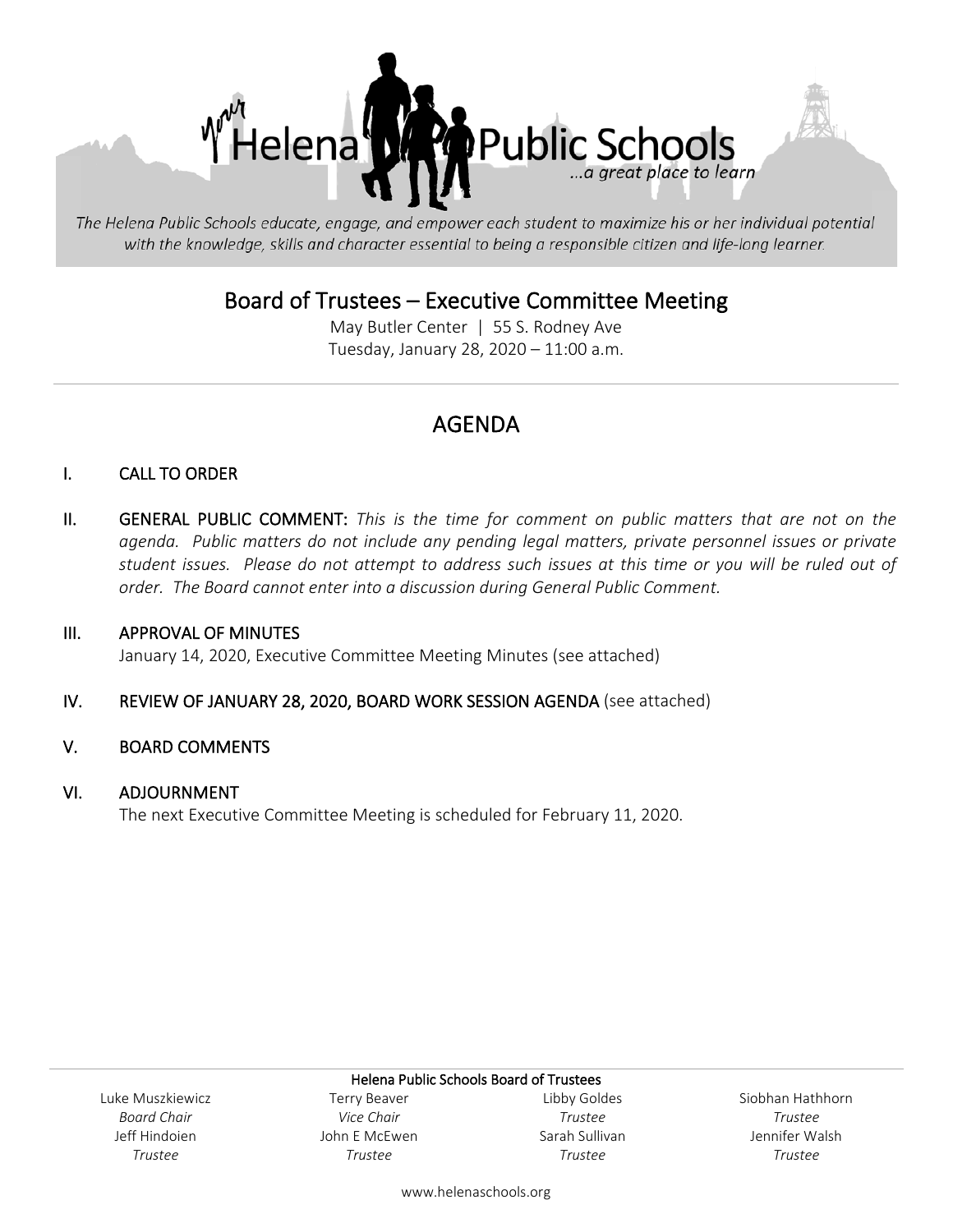

The Helena Public Schools educate, engage, and empower each student to maximize his or her individual potential with the knowledge, skills and character essential to being a responsible citizen and life-long learner.

## Board of Trustees – Executive Committee Meeting<br>May Butler Center | 55 S. Rodney Ave

Tuesday, January 14, 2020 – 11:00 a.m.

### MINUTES - DRAFT

#### ATTENDANCE

*Committee Others* Luke Muszkiewicz, Board Chair Siobhan Hathhorn, Trustee Terry Beaver, Board Vice Chair John McEwen, Trustee Sarah Sullivan, Past Board Chair Tyler Ream, Superintendent

Josh McKay, Assistant Superintendent Barb Ridgway, Chief of Staff

#### I. CALL TO ORDER

The meeting was called to order at 11:09am by Chair, Luke Muszkiewicz.

#### II. GENERAL PUBLIC COMMENT

No public was present.

#### III. APPROVAL OF MINUTES

Ms. Sullivan requested "kindergarten" be added to the fourth paragraph of the second page to provide additional clarification to the discussion.

Dr. Ream stated the January 28, 2020, Board Work Session will include a budget presentation and recommendation from a third party.

#### IV. REVIEW OF 01.14.2020 BOARD AGENDA

Mr. Muszkiewicz confirmed who would be presenting the student and educator recognitions.

| Helena Public Schools Board of Trustees |                                   |                                  |                          |
|-----------------------------------------|-----------------------------------|----------------------------------|--------------------------|
| Luke Muszkiewicz<br><b>Board Chair</b>  | <b>Terry Beaver</b><br>Vice Chair | Sarah Sullivan<br>Trustee        | Jeff Hindoien<br>Trustee |
| Jennifer Walsh                          | Libby Goldes                      | John E McEwen                    | Siobhan Hathhorn         |
| Trustee                                 | Trustee                           | Trustee<br>www.helenaschools.org | Trustee                  |
|                                         |                                   |                                  |                          |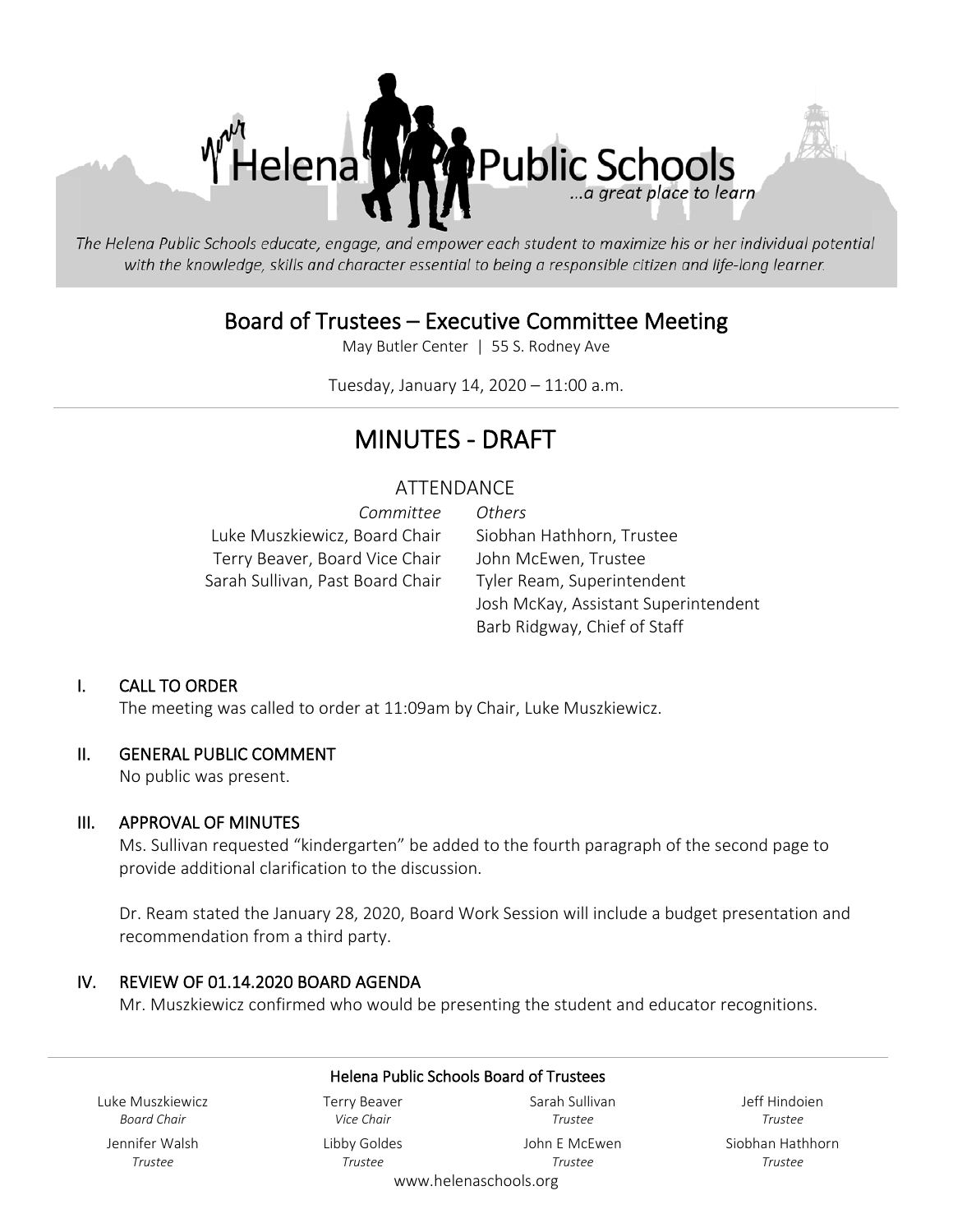Mr. Muszkiewicz confirmed that the first item for action - Elementary General Fund Budget Amendment Resolution Due to an Unanticipated Enrollment Increase – was the second step in the process to submit the amendment.

Ms. Collette provided the committee with a copy of the educator evaluation rubric, which was referenced in the counselor, nurse, and librarian evaluation tools to be approved at board meeting. She said all current evaluation were created using the Danielson Model in concert with Helena Education Association (HEA) members, employees, and a labor management company. Mr. McEwen asked for the board's role in the evaluation approval action item. Ms. Collette answered that unless the board believed something in the evaluations was in direct conflict with how they believe employees should be managed, they should approve the evaluation tools.

Mr. Muszkiewicz referenced the first four policies listed in the agenda, noting none of the policies contained changes since the previous board meeting.

The committee had no questions regarding the consent items listed.

Ms. Ridgway referenced the first reading of Policy 9000 and stated there were four AA districts in Montana who had a Facilities Series. She said the Policy committee would move several existing policies into that series as well as add new policies.

Dr. Ream said an update on the strategic priorities would be brief, and he would be respectful of attendees' time.

#### V. BOARD COMMENTS

No additional comments were offered.

#### VI. ADJOURNMENT

Meeting was adjourned at 11:46am by Mr. Muszkiewicz. The next Executive Committee Meeting will be January 28, 2020.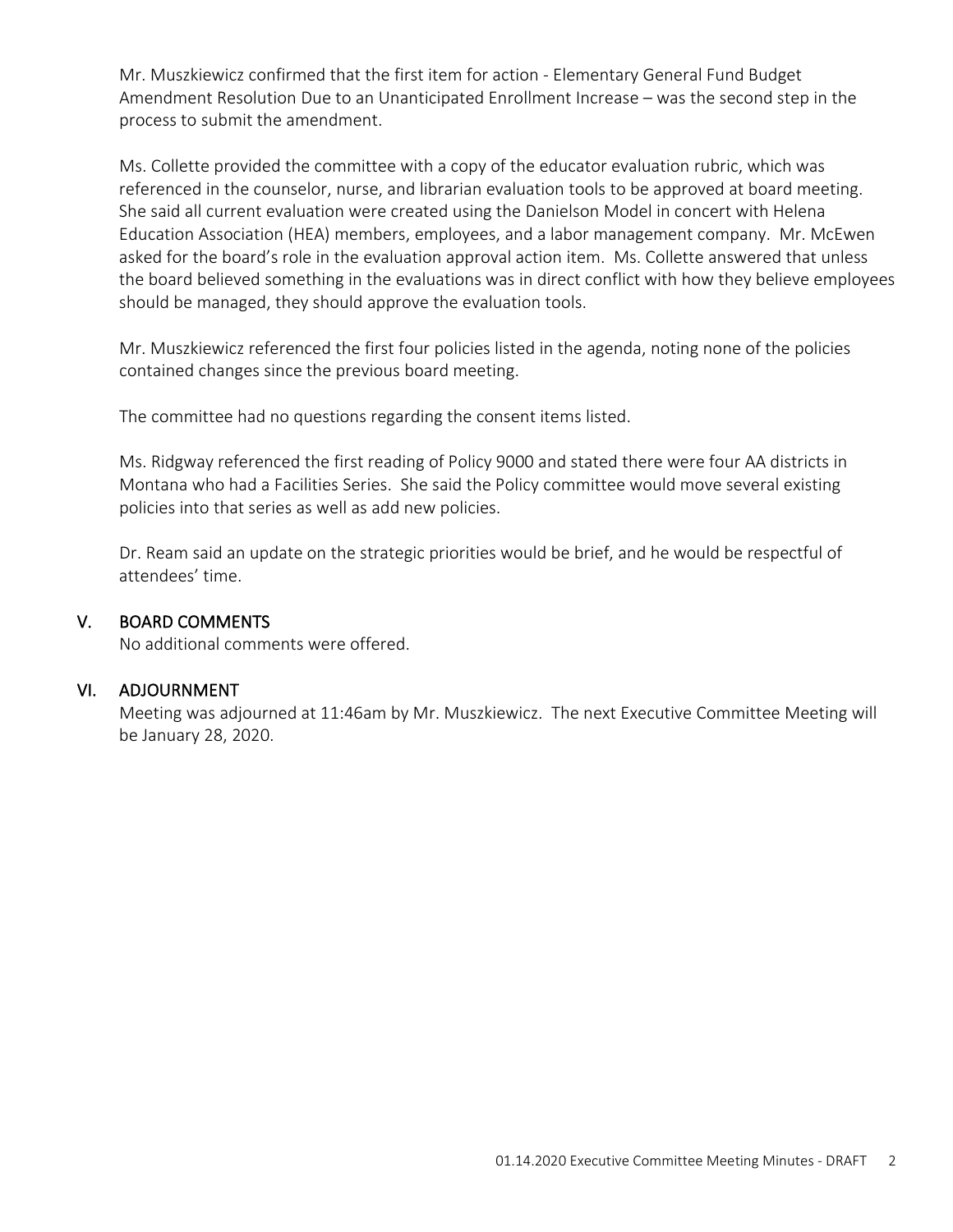

The Helena Public Schools educate, engage, and empower each student to maximize his or her individual potential with the knowledge, skills and character essential to being a responsible citizen and life-long learner.

# Board of Trustees Work Session<br>Tuesday, January 28, 2020

Ray Bjork Learning Center  $\mid$  1600 8<sup>th</sup> Ave. Tour at 3:30 p.m. / Meeting at 4:00 p.m.

### AGENDA

#### I. TOUR OF SCHOOL at 3:30pm

- II. CALL TO ORDER / PLEDGE OF ALLEGIANCE
- III. REVIEW OF AGENDA
- IV. PRESENTATION: Ray Bjork Learning Center (see attached)

#### V. GENERAL PUBLIC COMMENT

*This is the time for comment on public matters that are not on the agenda. Public matters do not include any pending legal matters, private personnel issues or private student issues. Please do not attempt to address such issues at this time or you will be ruled out of order. The Board cannot enter into a discussion during General Public Comment.*

#### VI. NEW BUSINESS

#### A. Item for Action

1. Approval of 2020-2021 School Year Calendar (see attached)

#### B. Items for Consent Action

- 1. Approval of 11.19.2019 Board of Trustees Work Session Minutes (see attached)
- 2. Resolution to Dispose of Personal Property Technology Surplus (see attached)

#### C. Item for Information

1. Multi-Year Budget Projections

#### Helena Public Schools Board of Trustees

Luke Muszkiewicz *Board Chair* Jeff Hindoien *Trustee*

Terry Beaver *Vice Chair* John E McEwen *Trustee*

Libby Goldes *Trustee* Sarah Sullivan *Trustee*

Siobhan Hathhorn *Trustee* Jennifer Walsh *Trustee*

www.helenaschools.org